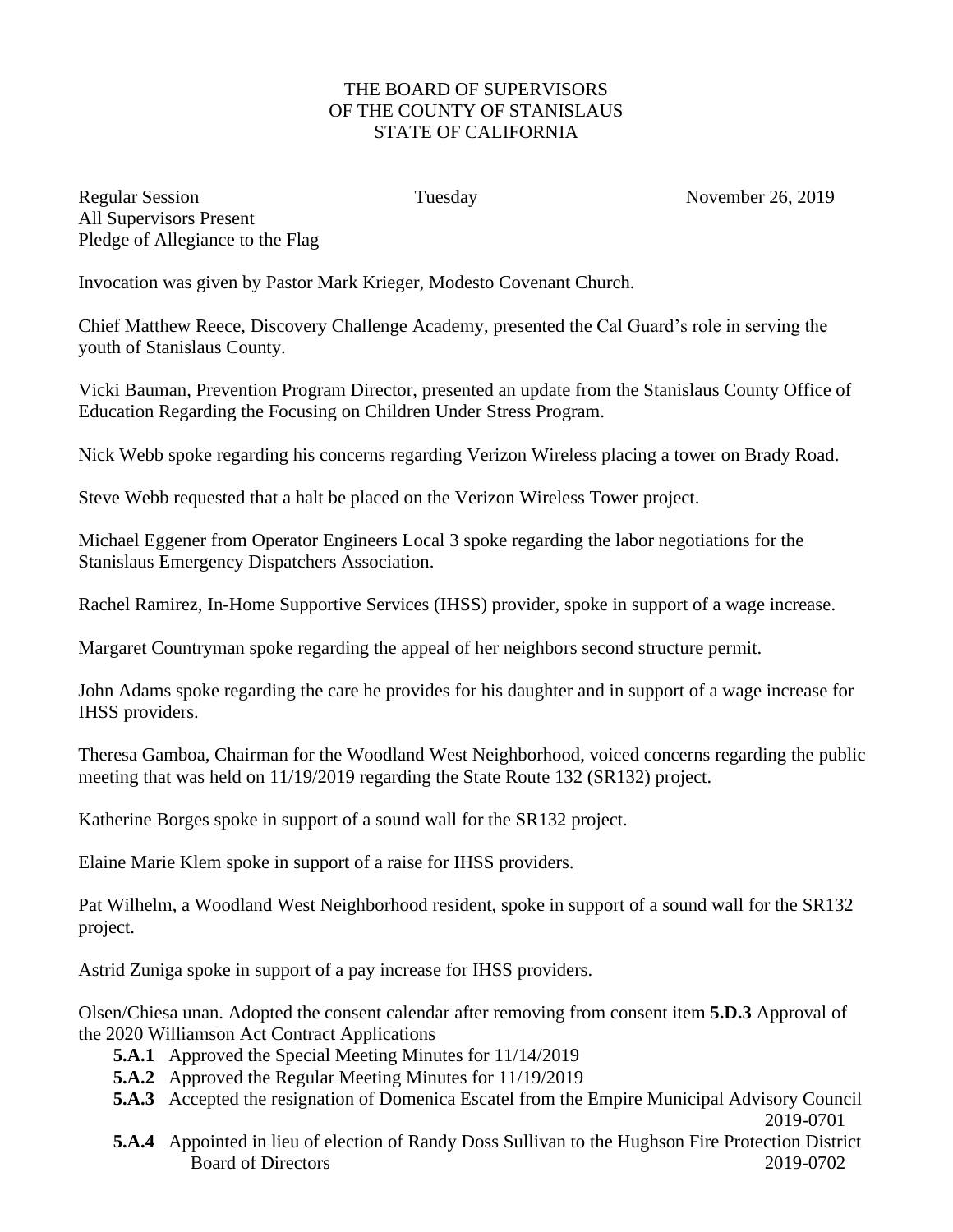- **5.B.1** Approved closing all 13 Stanislaus County community libraries at 5:00 p.m. on Tuesday, 12/31/2019 – Library 2019-0703
- **5.B.2** Approved the filing of a Notice of Exemption finding that the proposed event is exempt under the provisions of the CEQA pursuant to State guidelines section 15323; approved the Exclusive Use Agreement/Permit with Revolutionary Productions, to hold the " Sum of Us Festival" at Modesto Reservoir Regional Parks from Friday, 05/15/2020, through Sunday, 05/17/2020; authorized the Director of Parks and Recreation, or designee, to direct Revolutionary Productions to adhere to the requirements set forth as outlined in the Temporary Exclusive Use Event Agreement/Permit, attached to the agenda item; and, authorized the Director of Parks and Recreation, or designee, to negotiate and approve future events with Revolutionary Productions, Corp. – Parks and Recreation 2019-0704
- **5.B.3** Adopted the recommended decision of the Nuisance Abatement Hearing Board regarding the property at 1102 Garden Avenue, Modesto, CA, CE No. 19-0028, as set forth in Attachment 1, of the agenda item – DER 2019-0705
- **5.B.4** Accepted the report on the Stanislaus County Replacement Benefits Plan; authorized a repayment of \$1,805,512 to Stanislaus County Employees' Retirement Association (StanCERA) for past benefits paid through this program; authorized payments for current and future plan benefits to be paid by the Auditor-Controller's Office and charged to the department from which the former employee retired; authorized the Auditor-Controller to increase appropriations detailed in the budget journal attached to the agenda item to account for the repayment of past benefits, as well as the current Plan benefits due for calendar year 2019 in the amount of \$116,984, funded by department revenue of \$444,593; approved the use of the Retirement Obligation Assignment of General Fund Balance, in the amount of \$1,477,903; and, approved the revised MOU with StanCERA for the Stanislaus County Replacement Benefits Plan and authorized the Chairman to sign the agreement – Auditor/Controller 2019-0706
- **5.B.5** Approved setting a public hearing on 12/10/2019 to consider proposed changes to Ambulance Provider Agreement Standards; authorized the Clerk of the Board to publish a notice of public hearing, as required by law; and accepted the update from Mountain Valley Emergency Medical Services (MVEMS) Agency regarding Cumulative Response Compliance by EMS Providers for April 2019 through August 2019; authorized MVES Agency to expend System Enhancement Funds on behalf of Stanislaus County to purchase equipment and supplies to support the Emergency Medical Technicians' expanded scope of practice treatments to be performed by Stanislaus County fire agencies; approved contract with MVEMS Agency to Administer Local Emergency Medical Services for Fiscal Year 2020-2021; and, authorized the Managing Director of the HAS, or her designee, to negotiate and execute the agreement with MVEMS Agency – HSA
	- 2019-0707
- **5.C.1** Awarded a contract for Engineering Design Services to Drake Haglan and Associates of Sacramento, CA for the Claribel Road Extension Project; authorized the Director of Public Works to execute a contract with Drake Haglan and Associates in the amount of \$13,507,533 and to sign necessary documents, including any amendments to the agreement not to exceed 10%; and, authorized the Director of Public Works to take any appropriate action necessary to carry out the purpose and intent of these recommendations – PW 2019-0708
- **5.D.1** Set a public hearing on 12/17/2019, at the 6:30 p.m. meeting, to consider the Planning Commission's recommendation for General Plan Amendment, Rezone, Use Permit, and Development Agreement Application No. PLN2018-0101, Natural Remedies Consulting, request to amend the General Plan and Zoning Designation to allow an indoor commercial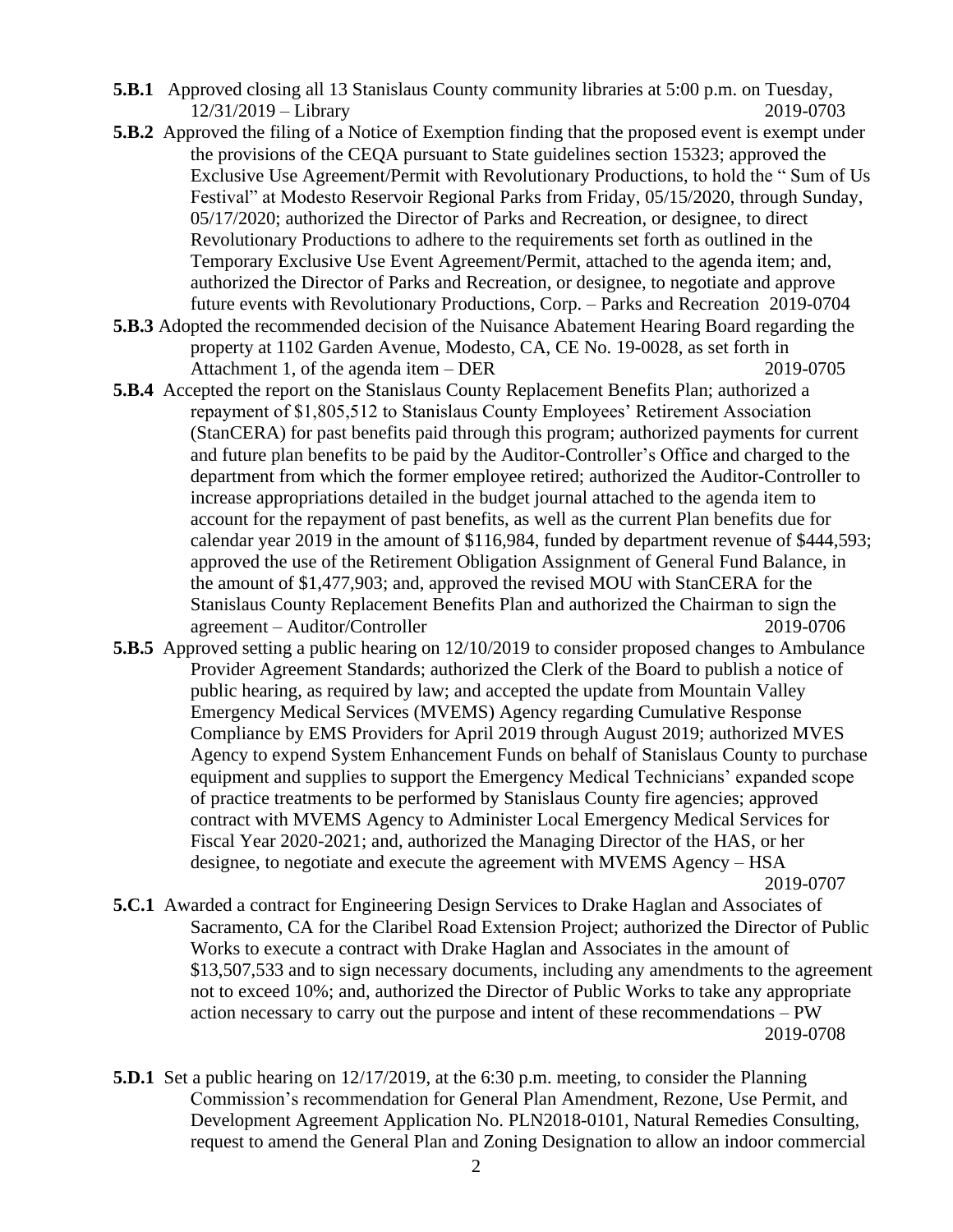cannabis cultivation, manufacturing (non-volatile), retail, and distribution activities, located at 5272 Jerusalem Court, north of Kiernan Avenue, in the Modesto area; authorized the Clerk of the Board to publish a notice of public hearing as required by law – Planning ORD-56-R-2 2019-0709

**5.D.2** Set a public hearing on 12/17/2019, at the 6:30 p.m. meeting, to consider the Planning Commission's recommendation for General Plan Amendment, Rezone, Use Permit, and Development Agreement Application No. PLN2018-0112, Jayden's Journey, request to amend the General Plan and Zoning Designation, to allow an operation of commercial cannabis retail business within an existing 5,525 square-foot suite, located at 5054 Pentecost Drive, at the Southeast corner of Bitritto Court and Pentecost Drive, in the Modesto area; and, authorized the Clerk of the Board to publish a notice of public hearing as required by law – Planning ORD-56-R-3 2019-0710

Chiesa/Berryhill (4-0)(Withrow abstained) **5.D.3** Approved the proposed 2020 Williamson Act Contracts as outlined in Attachment 1, of the agenda item; authorized the Chairman of the Board to sign the listed contracts; and, directed the Clerk of the Board to forward the listed contracts to the Clerk-Recorder's Office prior to  $01/01/2020$ , for recording – Planning 2019-0711

DeMartini/Olsen unan. **6.1** Accepted the County Clerk-Recorder/Registrar of Voters' Certified Statement of the Vote of the Consolidated District Election held on 11/05/2019; and, declared the results of the election pursuant to the County Clerk-Recorder/Registrar of Voters' Statement of Vote – Elections 2019-0712

Chiesa/Olsen unan. **6.2** Accepted the 2019 Emergency Communications Grant from the California Governor's Office of Emergency Services for emergency communications equipment and infrastructure; authorized the Auditor-Controller to establish an interest-bearing fund for the Emergency Communications Grant and establish revenue and appropriations as outlined in the budget journal attached to the agenda item; authorized the Director of Emergency Services/CEO to sign and submit an invoice to the California Governor's Office of Emergency Services to request the allocation; and, authorized the Director of Emergency Services, or designee, to negotiate and enter into agreements, MOU's, and subsequent amendments on behalf of the County in support of AB 109, the Emergency Communications Grant Project – OES/Fire Warden 2019-0713

Berryhill/Olsen unan. **6.3** Approved and adopted the Revised Stanislaus County Emergency Operations Plan and Associated Emergency Support Functions – OES/Fire Warden 2019-0714

Chiesa/Berryhill unan. **7.1** Conducted a public hearing; waived the second reading of Ordinance C.S. 1259 amending Chapter 16.55 of the Stanislaus County Code, and adopting by reference the California Fire Code, 2019 Edition with certain changes, additions, and modifications thereto; finds that the proposed changes and modification to the 2019 California Fire Code standards contained in the proposed ordinance are necessary because of local climatic, geographical, and/or topographical conditions, as detailed in the proposed ordinance; adopted the ordinance amending Chapter 16.55 of the Stanislaus County Code, and adopted by reference the California Fire Code, 2019 Edition with certain changes, additions, and modifications thereto; finds that the proposed ordinance is exempt under the provision of CEQA pursuant to State Guidelines section 15061(b)(3); directed the Stanislaus County Fire Warden staff to file the adopted ordinance and the Board's findings with the California Building Standards Commission; and, ordered the Clerk of the Board to publish the ordinance in accordance with Government Code section 25124(b) – OES/Fire Warden ORD-56-Q-2 2019-0715